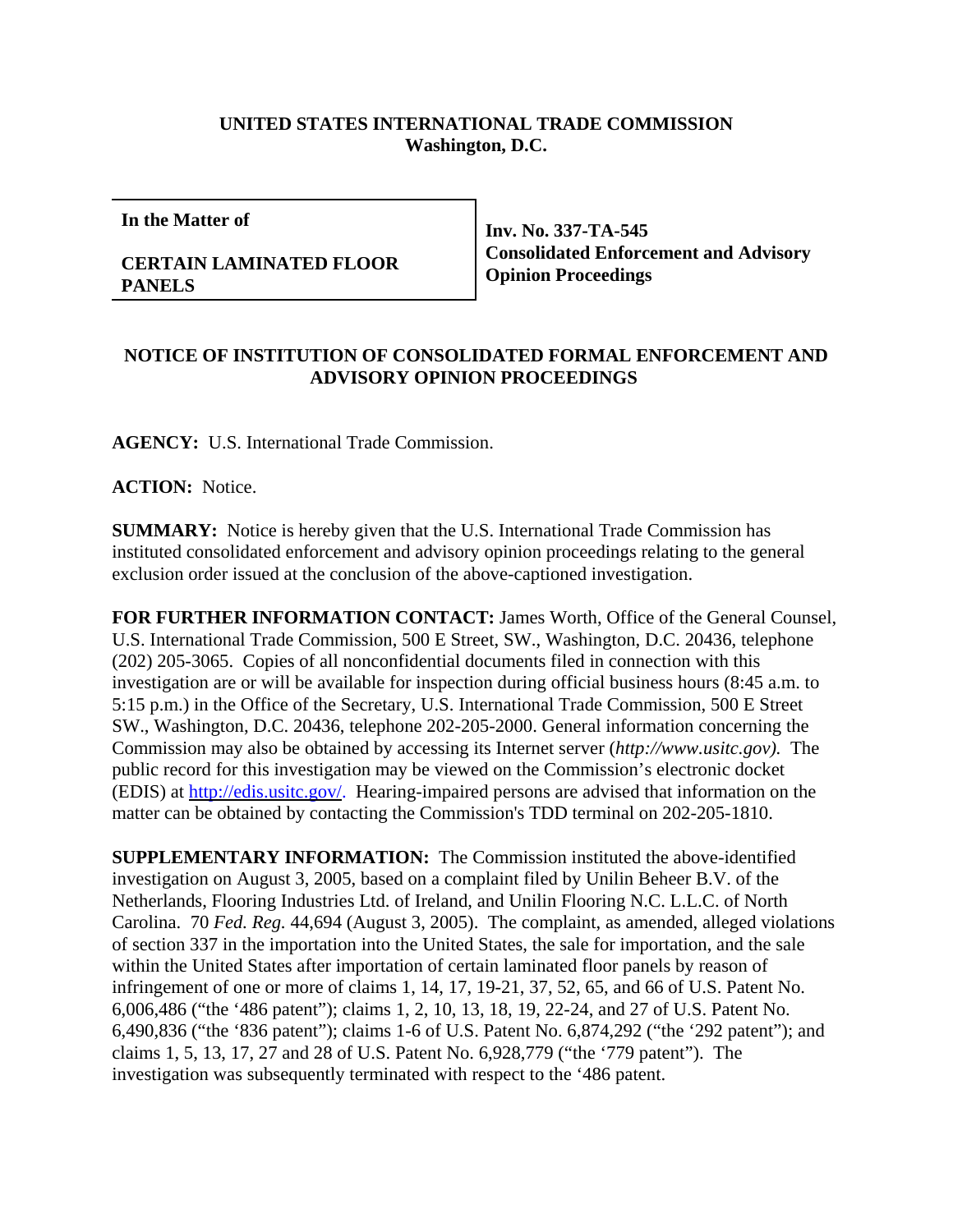On July 3, 2006, the ALJ issued his final initial determination ("ID"), finding infringement of claims 10, 18, and 23 of the '836 patent with respect to certain accused products. However, he found no infringement of claims 1 and 2 of the '836 patent or claims 3 and 4 of the '292 patent, except that he did find infringement of claim 1 of the '836 patent by several respondents who had previously been found in default. The ALJ further held claims 5 and 17 of the '779 patent invalid for lack of written description. However, the ALJ stated that if valid, those claims were infringed by some of respondents' products. The ALJ recommended a general exclusion order directed to infringing products and cease and desist orders against defaulting domestic respondents.

The Commission received petitions for review from multiple parties. It determined to review several conclusions in the ID, and after further briefing reversed the ALJ on certain of the issues on review. The Commission found that certain accused products did in fact infringe claims 1 and 2 of the '836 patent and claims 3 and 4 of the '292 patent, as construed. The Commission also held on review that there was no new matter in the '779 patent and thus claims 5 and 17 of the '779 patent met the written description requirement. On January 5, 2007, the Commission determined that there was a violation of section 337 and issued a general exclusion order under 19 U.S.C. § 1337(d)(2) with regard to products covered by claims 1, 2, 10, 18, or 23 of the '836 patent; claims 3 or 4 of the '292 patent; or claims 5 or 17 of the '779 patent. The Commission also issued cease and desist orders to certain domestic respondents. The United States Trade Representative did not disapprove the Commission's determination.

Respondents Power Dekor Group Co., Ltd. ("Power Dekor"), Yingbin-Nature (Guandong) Wood Indus. Co., Ltd., and Jiangsu Lodgi Wood Indus. Co., Ltd. appealed the Commission's final determination to the U.S. Court of Appeals for the Federal Circuit. Power Dekor has since withdrawn from this appeal. The appeal with respect to infringement is limited to claims 1 and 2 of the '836 patent and claims 3 and 4 of the '292 patent. The appellants also challenge the Commission's determination that claims 5 and 17 of the '779 patent satisfy the written description requirement. The Court has held oral argument but has not issued a decision.

Unilin Beheer B.V. of the Netherlands, Flooring Industries Ltd. sarl of Luxembourg, and Unilin Flooring N.C. LLC of North Carolina (collectively, "Unilin") filed a complaint on March 24, 2008, and filed a corrected complaint on April 30, 2008, requesting that the Commission institute a formal enforcement proceeding under Commission Rule 210.75 to investigate violations of the general exclusion order. The complaint named as respondent Uniboard Canada, Inc. (Quebec, Canada) ("Uniboard"). On April 15, 2008, Uniboard filed a request for an initial advisory opinion that its products would not violate the general exclusion order. Uniboard requested that the advisory opinion proceeding be consolidated with any enforcement proceeding concerning Uniboard.

Having examined Unilin's complaint seeking a formal enforcement proceeding and having found that the complaint complies with the requirements for institution of formal enforcement proceedings in Commission rule 210.75, the Commission has determined to